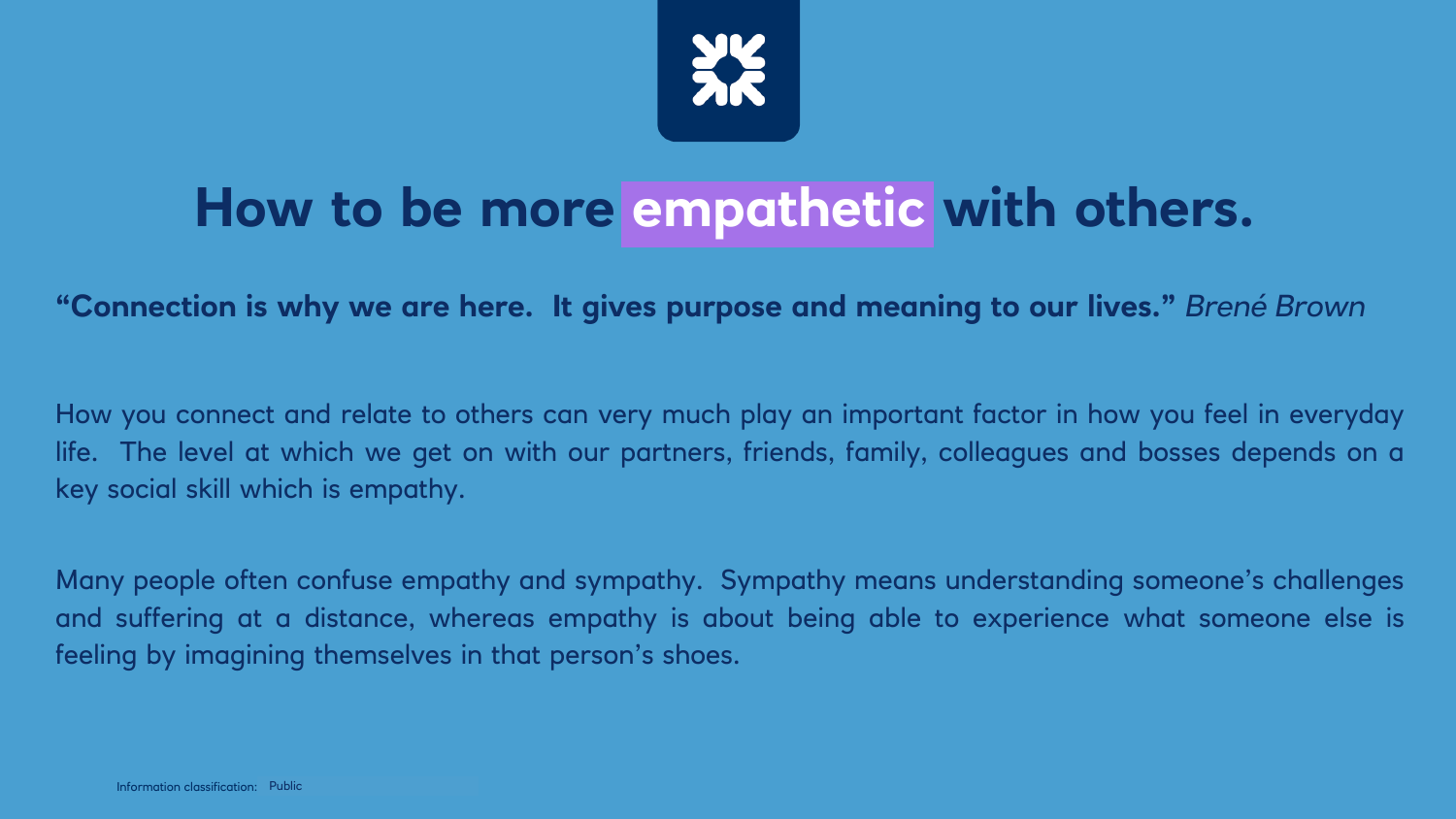

When you express empathy, you are able to see people for who they are – not who you expect or want them to be. It becomes easier to accept and appreciate them, rather than make assumptions based on your own perceptions about them which may not be true.

Sometimes we don't quite get it right when we're communicating and trying to understand others. But the good news is that empathy is a skill that can be learned.

#### There are three key factors of empathy:



**Cognitive empathy** - imagining ourselves in the situation (note: if we only do this and not the other two, we are very much playing in the sympathy zone)



**Emotive empathy** – feeling the situation alongside the person



**Empathic action** – not trying to fix the problem or offer a solution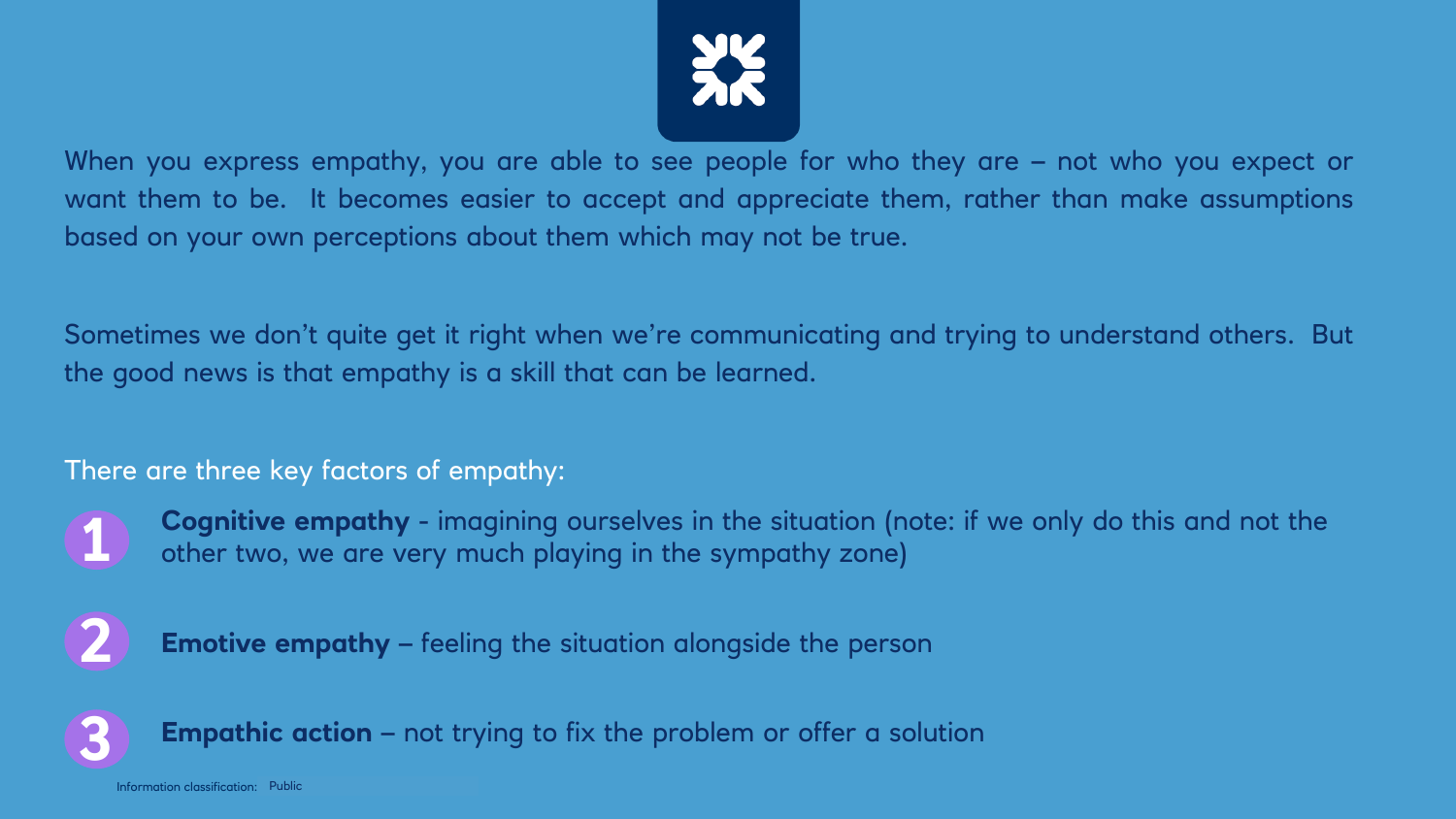

### **Build your empathy muscle. Follow these simple steps.**

Think about the person who you'd like to show more empathy and understanding for.



**Ask yourself how they've behaved and acted in recent days.**

What was their mood like? What emotions were they expressing?



If it's a colleague, you might only get to see a part of them when they're at work, so be sensitive if you don't know much about their personal life.



#### **Think about how you have contributed to a person's situation**.

If they're going through a particularly difficult time, are you helping to improve their situation?



#### **Consider what an outsider would think if they saw the two of you interacting.**

What information would they be able to gather on the situation? Sometimes when we view a situation from a completely different perspective we can gain some key insight which can make us

change how we respond to a situation.



## **Think about what you could do or say to improve the situation for them**.

Remember: you're in control of your own actions!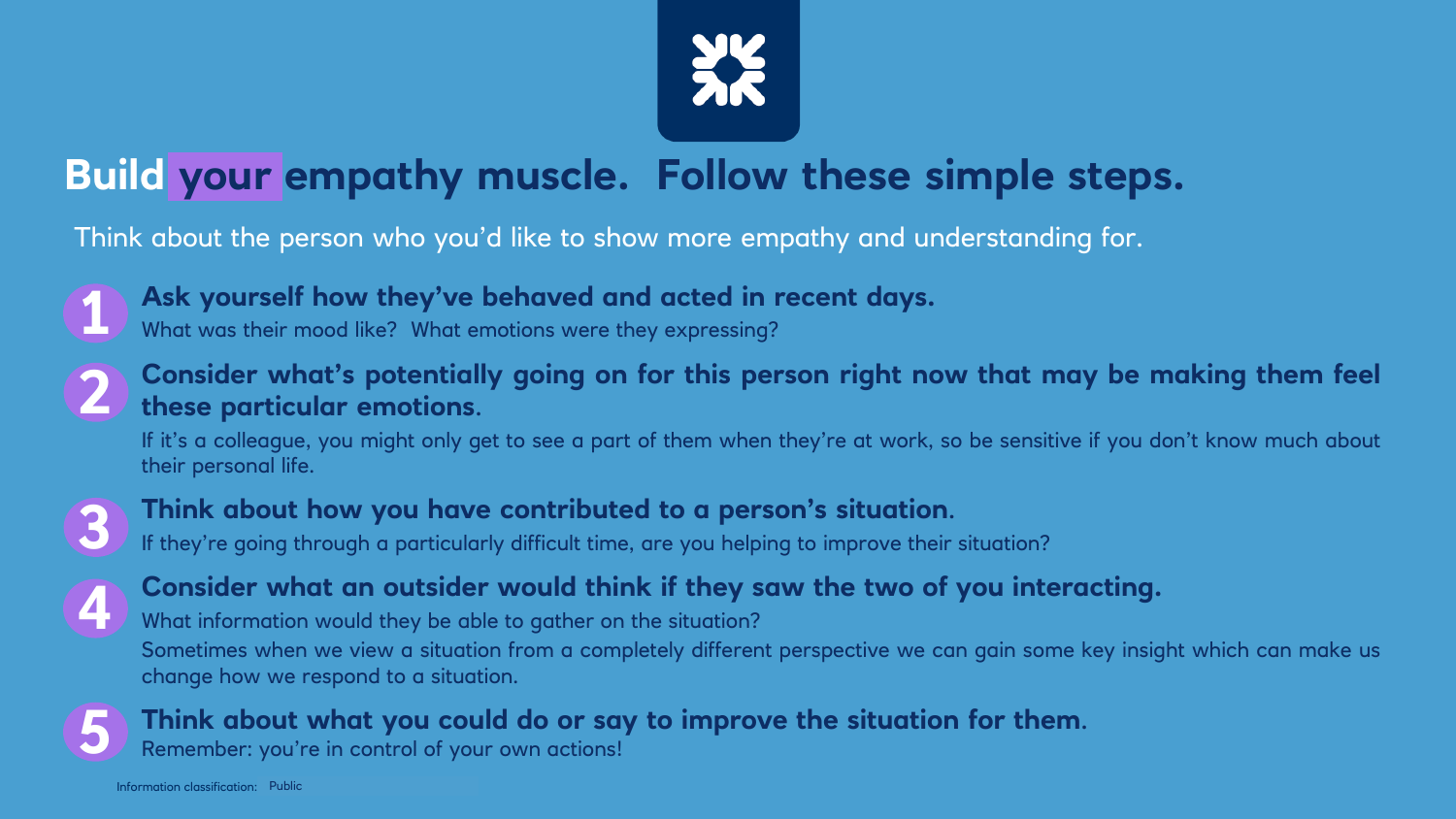

### **Now you've reflected, it's time to put it into practice.**

When you're ready to speak to the person:

- Be fully present with them focus your attention on what they're saying rather than being distracted looking at your phone or emails!
- If you're unsure about what they've said, repeat back to them in your own words and ask any questions if you're unsure.
- Don't be quick to offer a solution, just simply listen to what they have to say.
- Even if you don't agree with what they're saying, acknowledge what they're saying you can't disagree with the way a person feels.
- If you feel yourself getting frustrated with the person, take a break and re-visit when you're feeling more grounded.